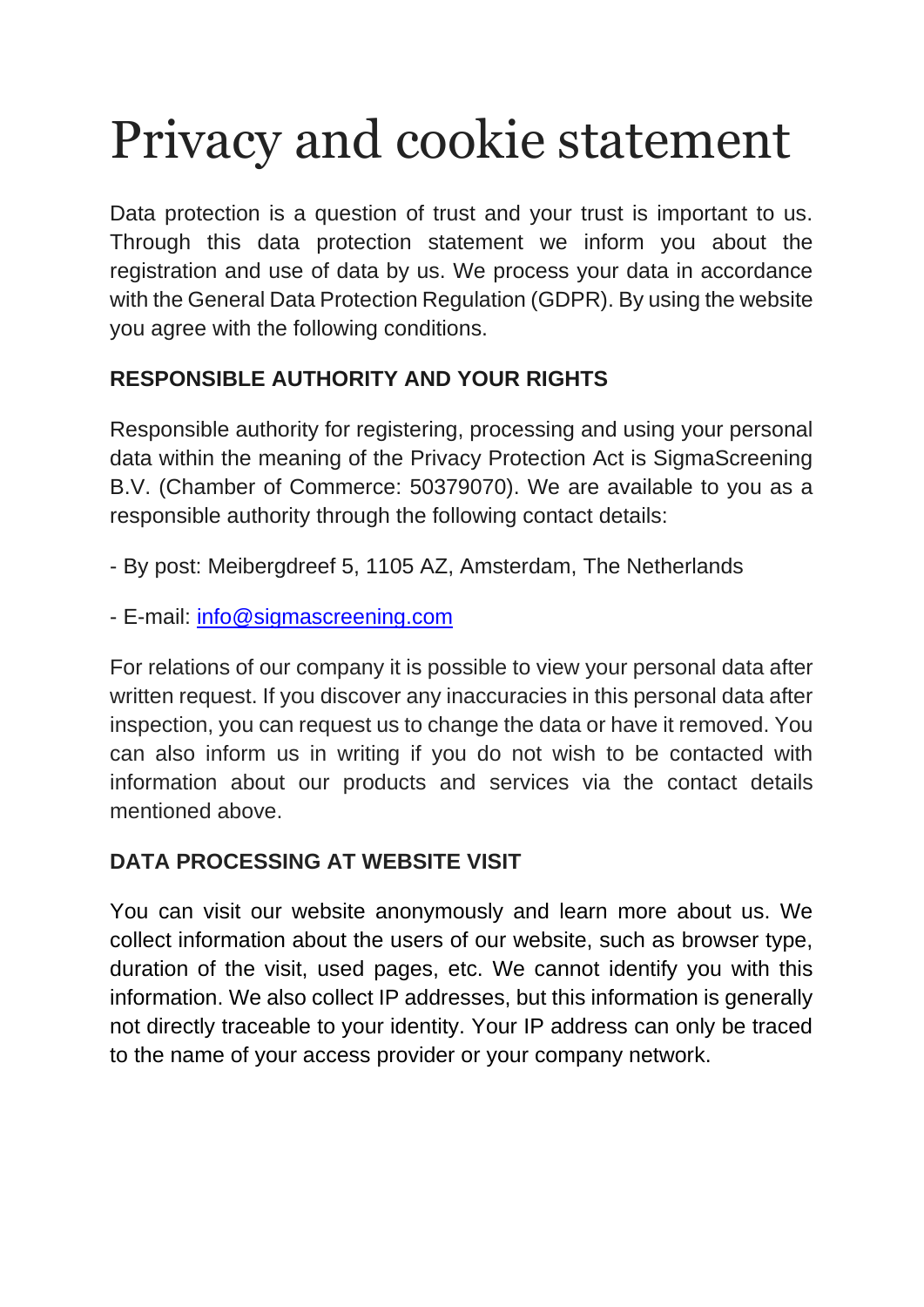## **DATA PROCESSING ON REQUEST**

We only collect personal data that can be traced back to you, your e-mail address or other personal data, if you provide this voluntarily. We use this information only to send you our newsletter or to answer your questions. Each newsletter contains a link with which you can unsubscribe.

## **TRANSFER TO THIRD PARTIES**

We will disclose your personal information if in our opinion we are obliged to do so on the basis of the relevant law or regulations. With the exception of the foregoing, however, we will not provide your personal data to third parties, for any purpose whatsoever, not even for direct marketing purposes.

#### **GOOGLE ANALYTICS**

We use Google Analytics to track which users use our website and how effective our Adwords ads on Google search results pages are. The resulting information, including the IP address of your computer, is stored by Google in the United States. We refer you for more information to the [privacy policy of Google](https://www.google.com/intl/en/policies/privacy/) and the specific [privacy policy of Google](https://support.google.com/analytics/answer/6004245?hl=en)  [Analytics.](https://support.google.com/analytics/answer/6004245?hl=en)

Google uses the aforementioned information to see how our website is used, to provide reports about our website to us and to provide its advertisers with information about the effectiveness of their campaigns. Google may provide this information to third parties when Google is legally obliged to do so, or where such third parties process the information on behalf of Google. We have no influence on this. We do not allow Google to use the obtained information for other Google services.

#### **SOCIAL MEDIA**

On this site buttons are included to promote or share pages on social networks such as Facebook and Twitter. These buttons are realized by code that is provided by the relevant social network. This code places, among other things, a cookie (see below).